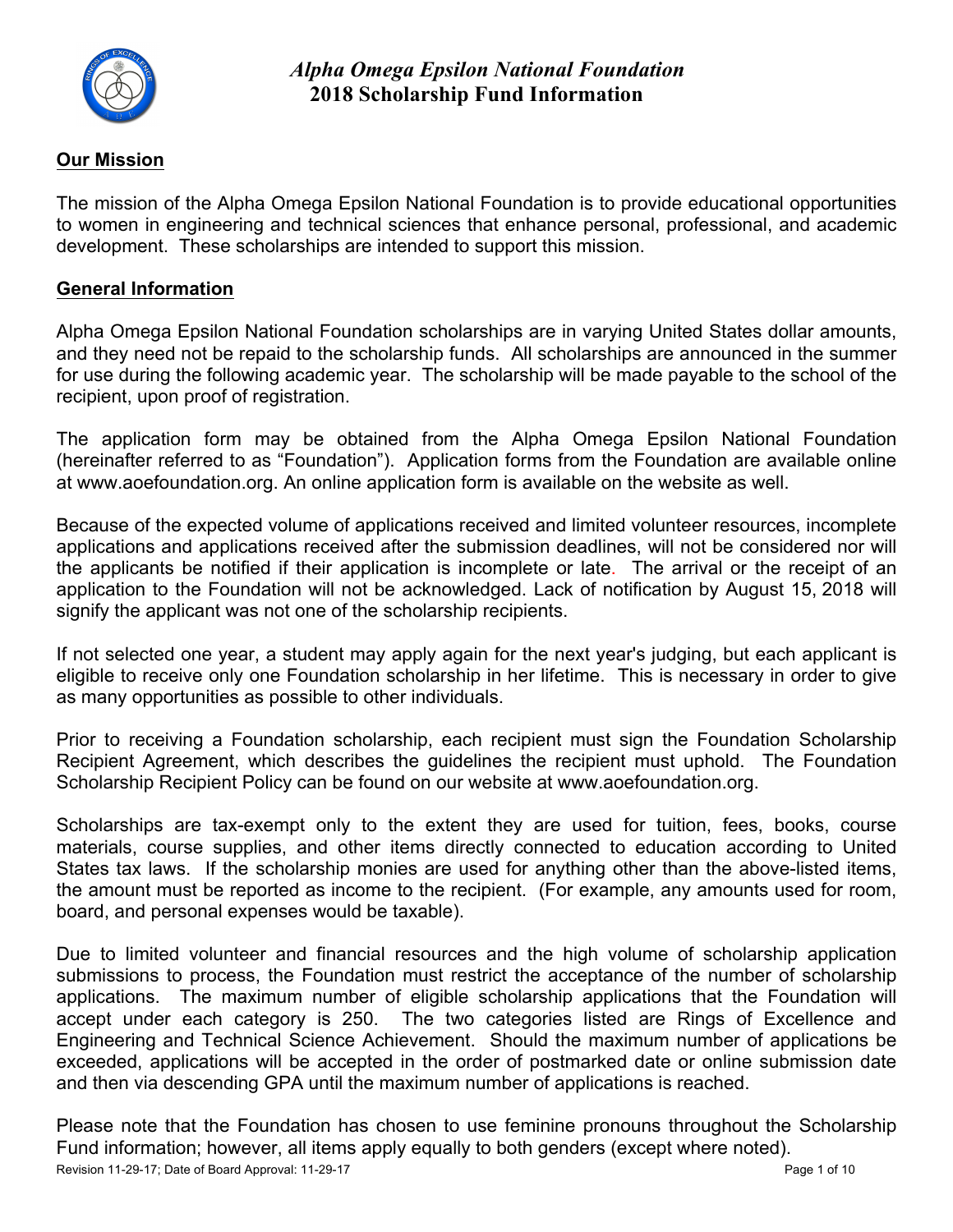

## **Recipient Selection**

Standards for selection include, but are not limited to:

- Field Choice and Promotion of Engineering and Technical Sciences
- Character, Conduct, and Integrity
- Academic Achievement and Scholastic Aptitude
- Community Involvement and Extracurricular Activities

The final selection of scholarship recipients will be made by a special judging panel of persons consisting of representatives from the field of education and/or engineering and science professions who have been selected by of the Board of Directors of the Foundation.

## **Alpha Omega Epsilon National Foundation Scholarships**

The number of scholarships granted and the requirements for each scholarship may vary from year to year. Completed applications, including all supporting materials, must be postmarked no later than February 15, 2018 or submitted online by 11:59pm PST on the date of the deadline. Recipients will be notified by August 15, 2018.

## *Rings of Excellence Scholarship Criteria*

Any applicant for the Rings of Excellence Scholarship must be an active member (active or alumnae) in Alpha Omega Epsilon Sorority (hereinafter referred to as "A.O.E."), or the child or grandchild of an active member. Husbands, brothers, sisters, nieces, or nephews are not eligible to apply. The daughters and sons of deceased members, who were an active member at the time of death, are eligible. Applicants must be an undergraduate student and majoring in an engineering or technical science discipline. Applicants must have an overall grade point average of 2.0/4.0 or equivalent.

The following scholarships are being awarded in the year 2018 using the Rings of Excellence Scholarship Criteria:

**One \$2500 (USD) Founders' Scholarship** sponsored by the Alpha Omega Epsilon National Foundation. This scholarship was established to honor the Foundation's history by recognizing the initiative and support of the five founding members of the Foundation. Wendy Aasen, Cindy Benske, Julie Heinrich, Michelle Vondenkamp, and Julie Whalen are sisters of Alpha Omega Epsilon Sorority and were the visionaries behind the mission of the Foundation. These women had the ambition to create an organization which supports and promotes all women in engineering and technical science fields.

**Two \$1000 (USD) Rings of Excellence Scholarships** sponsored by the Alpha Omega Epsilon National Foundation.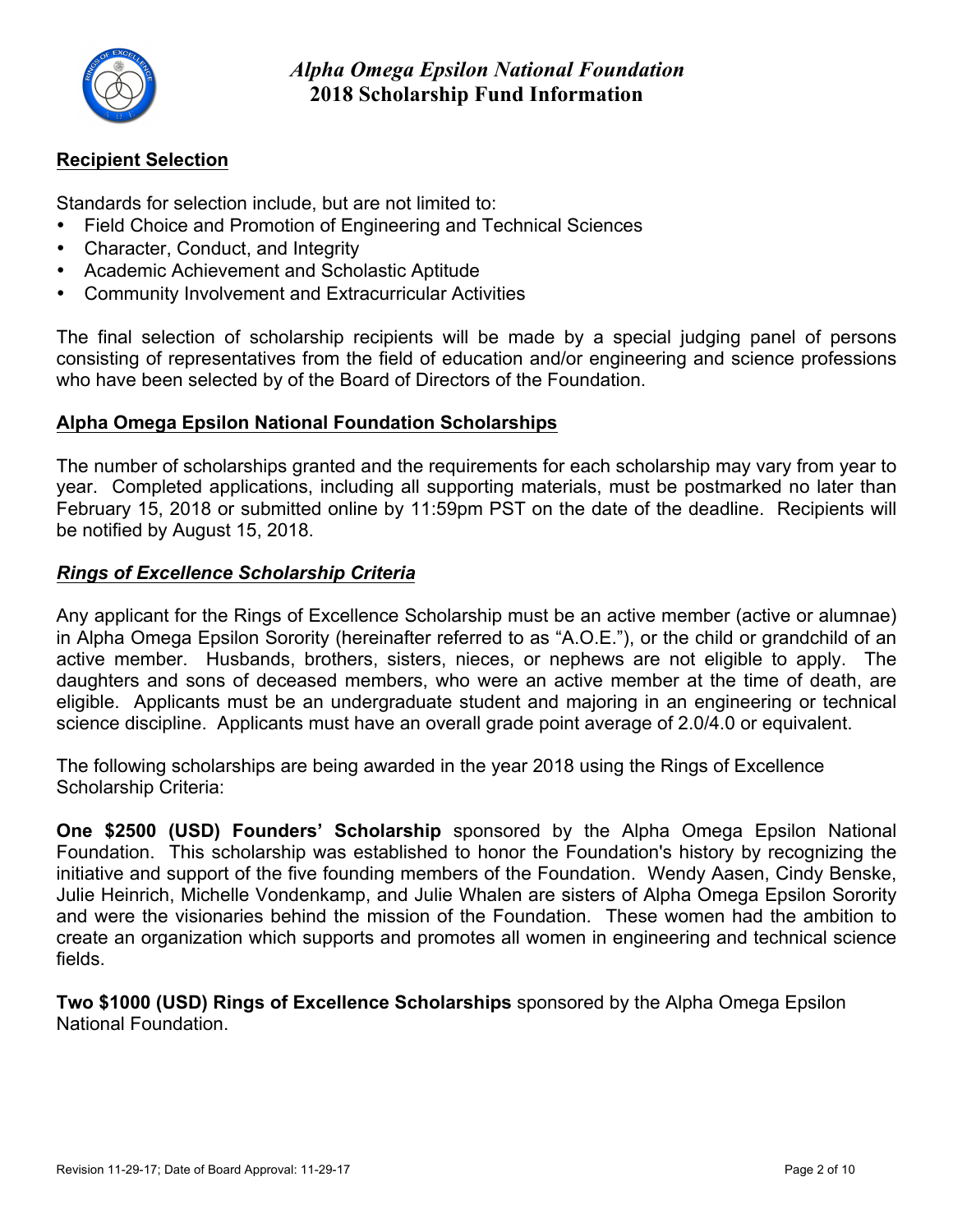

### *Engineering and Technical Science Achievement Scholarship Criteria*

Applicants for the Engineering and Technical Science Achievement Scholarship, the Maxine Shelly Turner Memorial Scholarship, the Lindsay M del Campo Scholarship, the Freedom Scholarship, the Herbert John Lathrop Engineering Scholarship, the Walters Family Honorary Scholarship, the Kasem Pimanmas Scholarship, and/or the Make a Difference/Impact Scholarship must be a female undergraduate student majoring in an engineering or technical science discipline. Applicants must have an overall grade point average of 3.0/4.0 or equivalent.

The following scholarships are being awarded in the year 2018 using the Engineering and Technical Science Achievement Scholarship Criteria:

**One \$2000 (USD) Maxine Shelly Turner Memorial Scholarship**. Maxine Shelly Turner was a senior in Chemical Engineering just three weeks from graduating Magna Cum Laude in honors at Virginia Tech, when her life was abruptly cut short while sitting in German class. Maxine, or Max to her friends and family, was a founding member of the Alpha Omega Epsilon Rho Chapter at Virginia Tech, and served as Community Outreach Officer and Professional Life Officer. Her goal was to provide a support group for women in engineering that would involve both professionalism and community service, in addition to the social aspect of the sorority. In keeping with her ideals and achievements, Maxine's family and friends requested the establishment of this scholarship to assist other young women with similar goals and aspirations.

**One \$1500 (USD) Lindsay M del Campo Scholarship** sponsored by Lindsay and Miguel M del Campo. Lindsay graduated from the University of Virginia with a Bachelors of Science in Chemical Engineering in 2005. After graduating, she worked for a public safety communications engineering consulting firm for seven years as a radio frequency engineer. Lindsay was the only female engineer at the company for several years and was respected by her colleagues as a professional engineer and an expert in her field. She earned this respect through her diligence in self-learning while on the job and her professionalism.

**One \$1000 (USD) Freedom Scholarship** sponsored by Fred and Jessica McElman. Many of the young men and women in our nation's military not only protect our families, our homes, and our way of life but are also trained in engineering, science, and technology. This scholarship honors the service and commitment of our nation's military members to their profession and their country.

**One \$1000 (USD) Engineering and Technical Science Achievement Scholarship** sponsored by the Alpha Omega Epsilon National Foundation.

**Two \$500 (USD) Engineering and Technical Science Achievement Scholarships** sponsored by the Alpha Omega Epsilon National Foundation.

Revision 11-29-17; Date of Board Approval: 11-29-17 Page 3 of 10 **One \$500 (USD) Herbert John Lathrop Engineering Scholarship** sponsored by Lou Ann Lathrop. Herbert Lathrop was a mechanical engineer who graduated from the University of Minnesota in the V12 program of the Navy during WWII. He worked for Bucyrus-Erie, a mining equipment company, which enabled him to go on trips all over the world including China, which at the time was unthinkable. In the words of Herbert Hoover on engineering, "It is a great profession. There is the fascination of watching a figment of the imagination emerge through the aid of science to a plan on paper. Then it moves to realization in stone or metal or energy. Then it brings jobs and homes to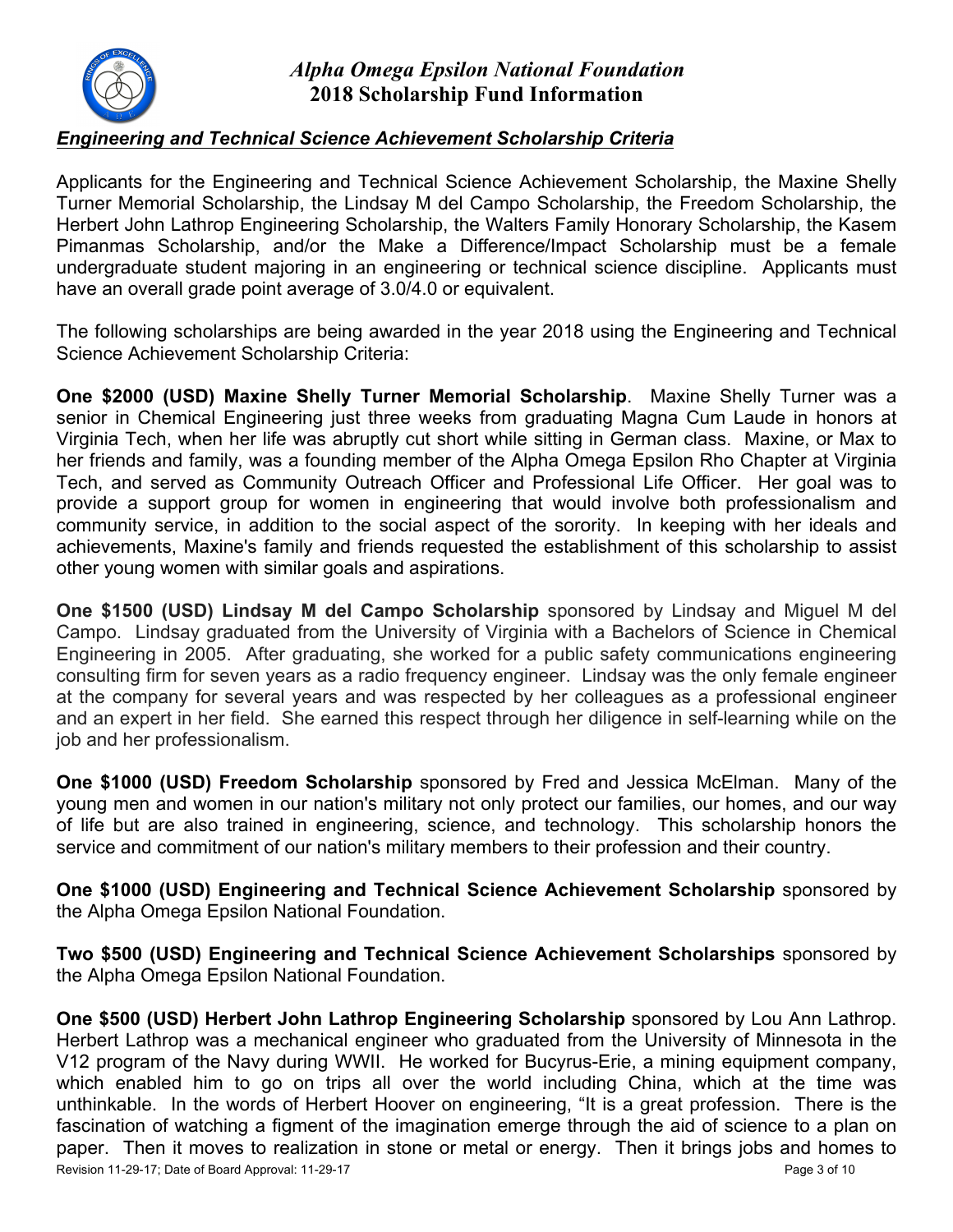

men. Then it elevates the standards of living and adds to the comforts of life. That is the engineer's high privilege." This scholarship is dedicated to Lou Ann's father, who died on Saint Patrick's Day, the patron saint of engineers.

**One \$500 (USD) Walters Family Honorary Scholarship** sponsored by Mary Anne Moore (Gamma 42, IEB President 2001-2004). This scholarship was established to recognize her family's love and support in achieving her educational goals and in general, the importance of a family's support in realizing any goal. Families provide invaluable support to students while seeking engineering or technical science degrees which are demanding disciplines. Although Mary Anne earned her way through school with scholarships, her family assisted her by providing room and board for two years, home cooked meals, a referral for a part-time job that she held for five years, babysitting jobs to earn extra money, and lots of love and support. A family's assistance may be financial, emotional, or a combination of both, but the strength from family is important to achieving any goal.

**One \$500 (USD) Kasem Pimanmas Scholarship** sponsored by Nisie Pimanmas. This scholarship is a tribute to her father, who courageously left his home in Bangkok and traveled half way around the world in search of better opportunity. Despite language barriers and cultural differences, his determination and spirit allowed him to excel in his career and provide for his family. Mr. Pimanmas worked as a chemist. His daughter honors his effort and love by sponsoring this scholarship.

**One \$500 (USD) Make a Difference/Impact Scholarship** sponsored by Ciara Ginyard. Knowing that the greatest impact we can make is another's life is not what we get from others rather how one can better society. With the daily advances being made in engineering and technical science, the Impact Scholarship is to support those who use their academic gifts in math and science with a passion to make a difference within their community.

## **Applicant Eligibility**

As a minimum:

- The applicant must be enrolled in, or accepted for enrollment, in an undergraduate engineering or technical science degree program as approved by the Foundation. Social science degree programs are excluded.
- The applicant must be enrolled in, or accepted for enrollment, in a college or university with an ABET accredited program or equivalent accreditation board or in a school that has been approved by the Foundation.
- The applicant must be entering their sophomore through senior year of undergraduate college for the academic year subsequent to the summer the scholarship is awarded.
- The applicant must be in a position to accept the scholarship in the school year for which it is being awarded.
- The applicant must not be receiving full funding for education from another organization (e.g., members of the Armed Services attending military academies, students receiving full tuition reimbursement from an employer).
- The applicant must not have been the recipient of a Foundation scholarship.

Additional specific requirements for the various scholarships are described in the following sections.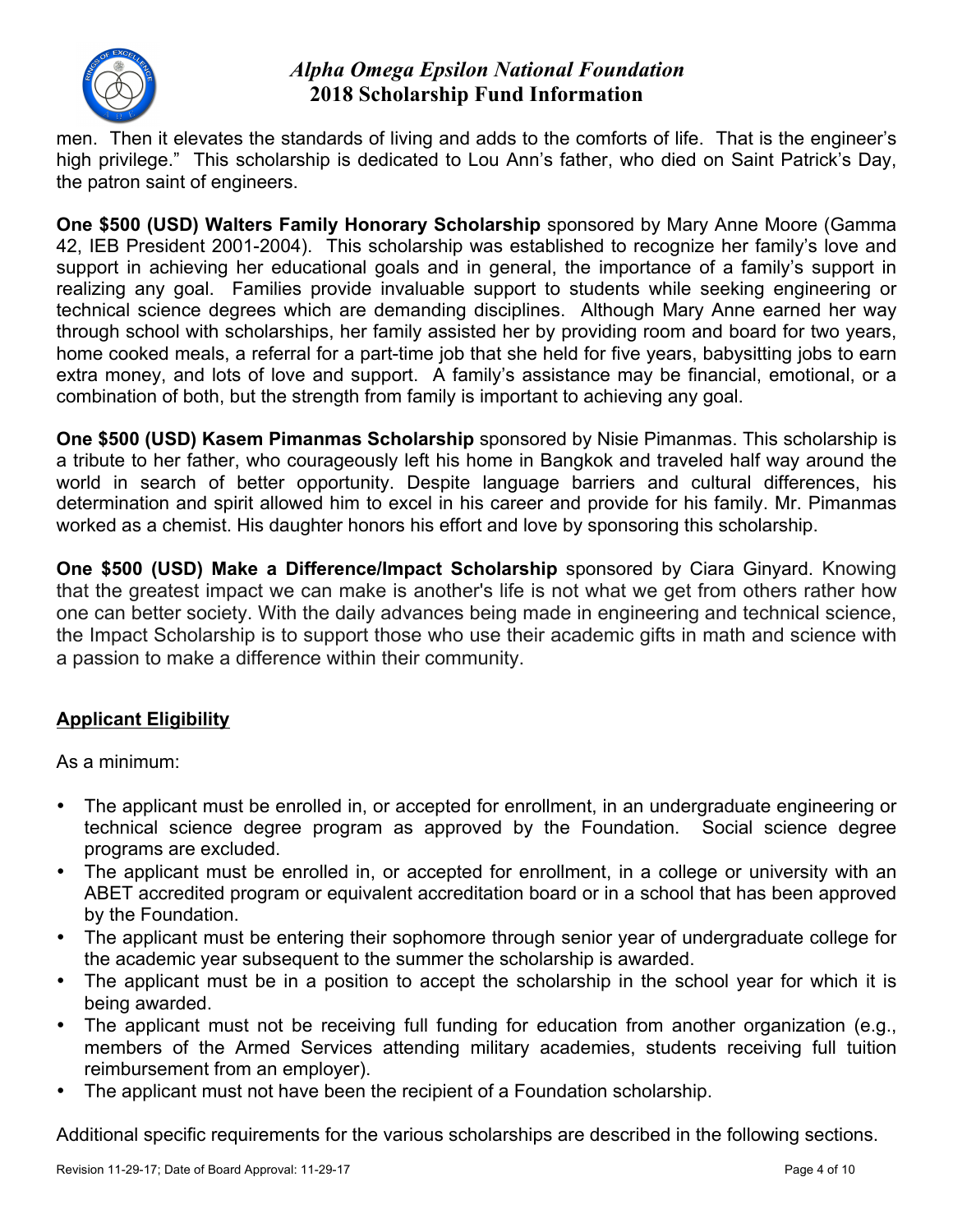

## **Submitting the Application**

### **General Instructions**

- All application materials must be completed legibly in English.
- All applicants must attend a school in the United States unless you are an active member (active or alumnae) in A.O.E., or the child or grandchild of an active member and attend a school outside of the United States.
- No application materials will be returned; no exceptions will be made.
- All required application materials must be submitted in one envelope or package as outlined below. Any materials (with the exception of transcripts) mailed separately from the application will not be considered.
	- $\circ$  Reference letters may NOT be mailed separately from the application packet if submitting by mail. Reference letters can be mailed alone only if the rest of the application is submitted online.
	- o Official transcripts may be separately submitted by the high school, college, or university directly to the Foundation at the address on the end of this application information
	- o Do NOT staple any portion of your application.
	- $\circ$  Do NOT submit a photograph of yourself with the application.
	- $\circ$  Incomplete applications will be immediately disqualified from judging with no further follow-up.
- Applications with any part postmarked or submitted later than February 15, 2018 are immediately disqualified from judging with no further follow-up.
- Applications submitted with insufficient postage or those that require an in person signature for delivery will NOT be accepted with no further follow-up.
- Recipients will be notified prior to August 15, 2018 via email. Please make sure your email address is clearly printed.
- Non-recipients will only be notified via email if the checkbox is selected on the form. If an applicant has not been notified by August 15, 2018, this signifies that the applicant was not one of the scholarship recipients.
- Faxed or emailed copies of applications and accompanying documents cannot be accepted for judging. All applications must be mailed to the Foundation at the address listed on the application or submitted in the online application.

## **Application Materials**

The following specific items must be completed and submitted in the application package. The application may be submitted by mail or online.

- Official Application Form with the Foundation Scholarship Fund Information certification signed by the applicant.
- Statement of Community Involvement and Extracurricular Activities On a separate 8.5 X 11 sheet of paper, list (not an essay) your college and community activities including any special interests, hobbies, sport or musical accomplishments. High school activities may be included if you are a freshman or sophomore. Identify the years in which you have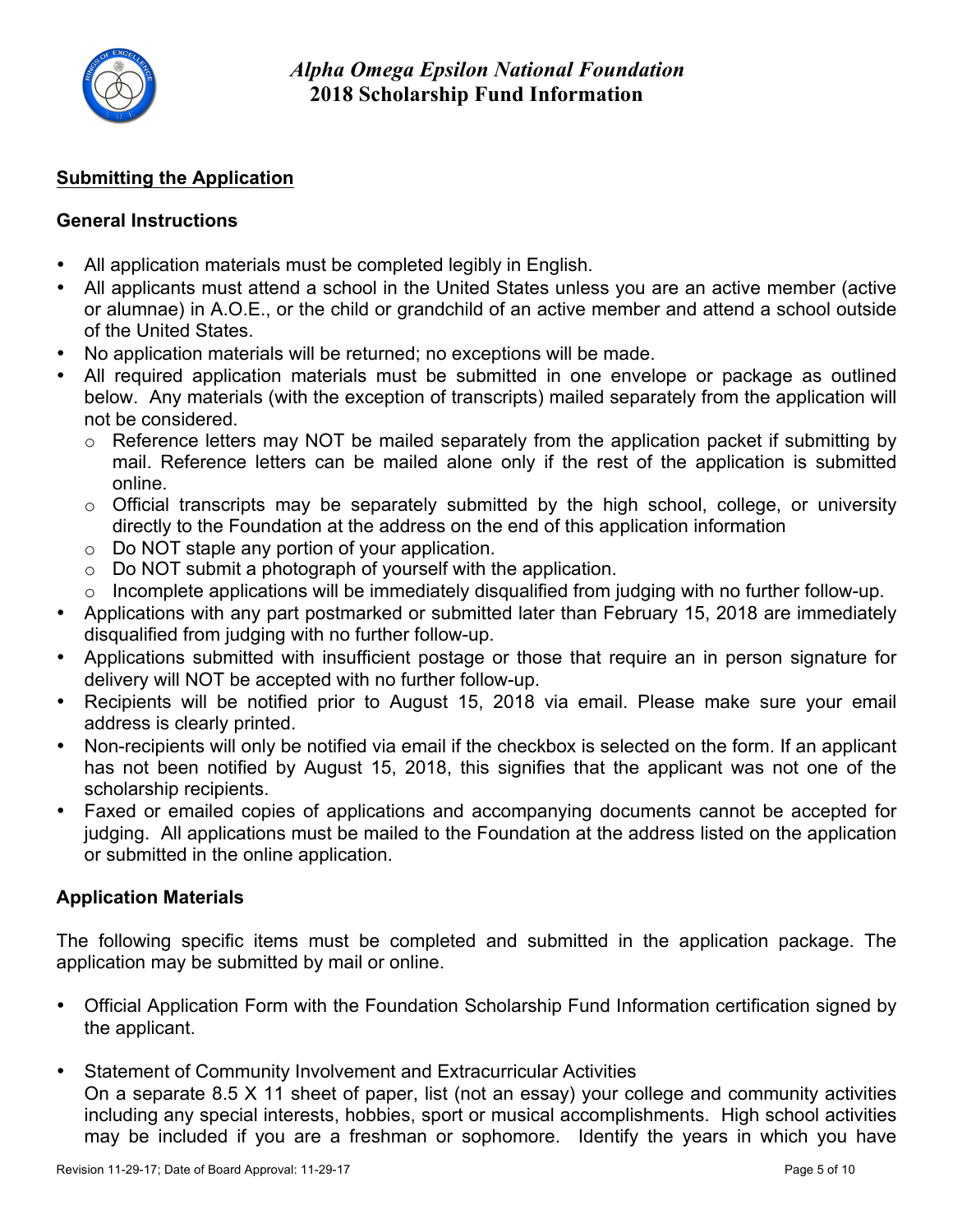

participated and any leadership positions you have held. List societies and organizations to which you belong and any offices you have held. List any honors or awards you have received, academic or otherwise.

- Statement of Professional Experience On a separate 8.5 X 11 sheet of paper, provide a brief resume of any work experience, including your responsibilities, starting and terminating dates, and other pertinent information. Briefly describe any research projects, design projects, or design teams in which you have participated.
- Copy of Official Transcripts

Provide official, sealed copies of all transcripts showing grades for the entire enrollment in all schools attended, both college(s) and high school(s) as described below. Transcripts may be submitted directly from the high school, college, or university to the Foundation at the address stated at the end of this application information. Please submit the most current transcript that you can obtain. Applicants submitting applications prior to end of 2017, must submit a transcript from the Fall or Winter Term 2017. Unofficial copies can be sent as part of the application; however, an **official** transcript from the enrolled university must be sent prior to receiving funds.

Applicants entering their second year at the college/university must provide official copies of transcripts from all previous high schools and colleges, if applicable.

Applicants entering their third or more years at the college/university must provide official copies of transcripts from all previous colleges/universities.

• Letter of Recommendation from an Academic Professional

Applicants must submit ONE letter of recommendation, from a member of the faculty (professor, advisor, department head, dean, teacher, or school counselor); preferably typewritten on 8.5 X 11 paper. It should be dated within 1 year of the application deadline. This recommendation is a very important part of the application and should be given the utmost consideration by the applicant. If and only if the applicant is submitting the application online, the letter of recommendation can be mailed alone with the name of the applicant clearly printed on it.

• Applicant's Statement

Applicants must submit an autobiographical statement or essay composed by the applicant, of 500 words or less, typewritten on 8.5 X 11 paper, outlining her goals of study, what influenced her to pursue an engineering or technical science discipline, and/or how she believes she will promote women in engineering and technical science fields. This statement is a very important part of the application and should be given the utmost consideration by the applicant.

To be accepted for judging, an applicant must assemble (DO NOT STAPLE) all required items listed above into ONE envelope or package postmarked between November 1, 2017, and February 15, 2018. Mail to:

> Alpha Omega Epsilon National Foundation Attn: Scholarship Fund 6552  $10^{th}$  Avenue NW Seattle, WA 98117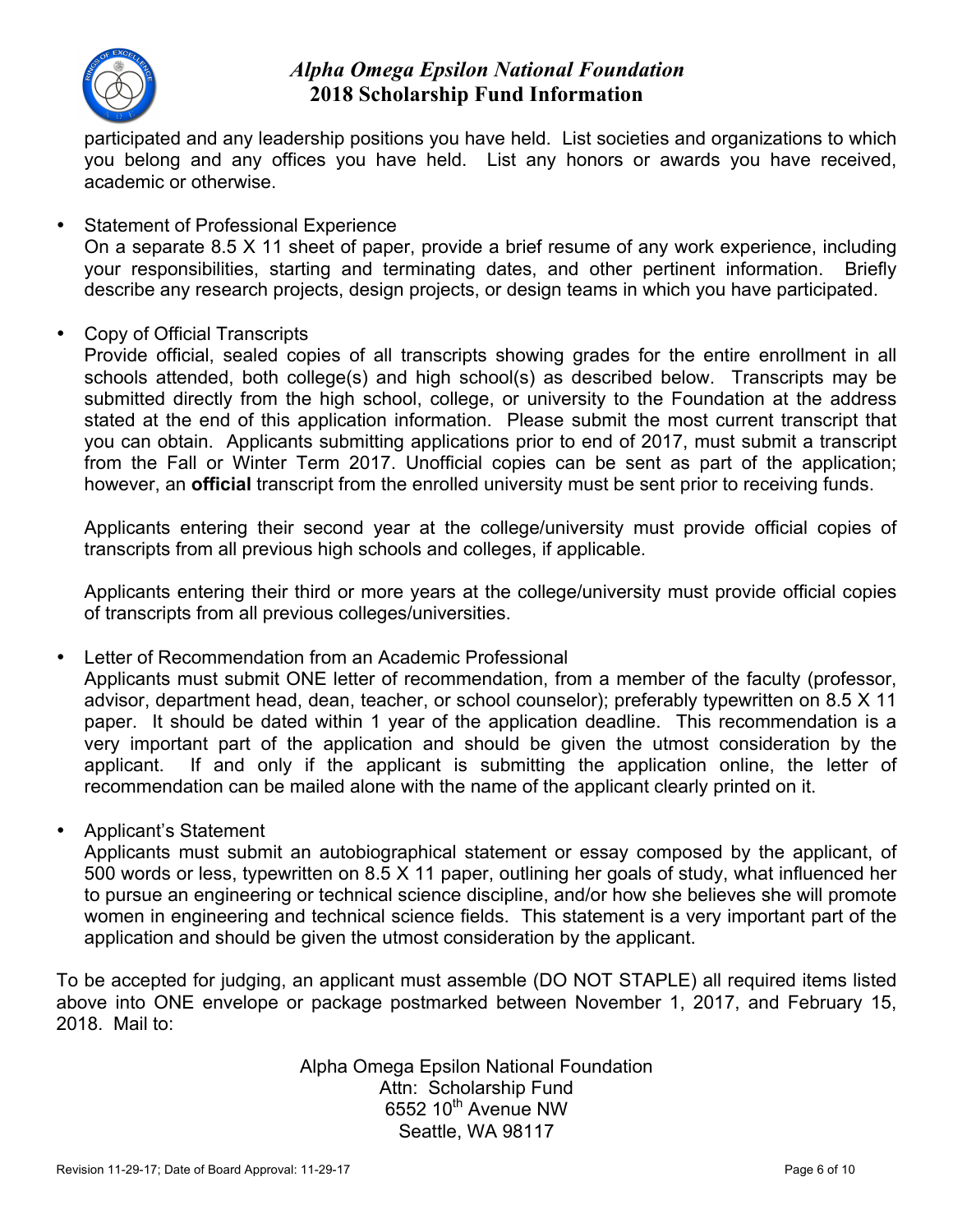

## **Frequently Asked Questions**

- Q: Does my major qualify under "technical science"?
- A: The Foundation considers a technical science to be a discipline that is similar to an engineering discipline. The curriculum for a technical science degree would have an overlap with an engineering degree. The degree must be a bachelor's of science and must be received at a college or university with an accredited program.
	- o Degrees that qualify Any college or university degree that is accredited by ABET, such as Computer Science. Refer to their website at www.abet.org for further information.
	- o Degrees that are typically **excluded** from applying Medical sciences (i.e. nursing, medicine, physical therapy, sports management) Social Sciences (i.e. psychology)
	- o List of degrees that **MAY** be eligible, based on curriculum and college/university standing as determined by the Degree Recognition Committee: Math, Chemistry, Biology, Bio-chemistry, Architecture, Veterinary or Animal Sciences, Life Sciences

If you are unsure if your major would qualify and you would like the Foundation to recognize the program at your school, please follow the process below.

- 1. Send an email request scholarship@aoefoundation.org including the following information: the discipline you are requesting to be approved, a copy of the undergraduate curriculum for that field of study with course descriptions, the college/university offering the program, the accrediting board of that program, the contact name of the Dean responsible for that discipline, and your contact information.
- 2. Requests must be submitted by February 15, and they will NOT be reviewed before the scholarship application deadline.

Additional questions can be directed to scholarship@aoefoundation.org

- Q: Can high school students, high school students who have been accepted into engineering or technical science programs, or graduate students apply for the scholarships?
- A: **NO.** At the present time, the Foundation has a limited number of resources and donations and therefore must limit the number of applicants to undergraduate students only. It is our goal in the future to add scholarships for both high school and graduate students.
- Q: I am an international student. Can I qualify for the scholarship?
- A: **YES**. International students are eligible if they are attending an ABET accredited school and program and also meet the other scholarship requirements. Only A.O.E. members (active or alumnae) or the child or grandchild of a member of A.O.E. are also eligible if she is attending a CEAB accredited school.
- Q: Does it matter what school I attend?
- A: **YES**. The school must be located in the United States, unless you are an active member (active or alumnae) in A.O.E., or the child or grandchild of an active member attending a school outside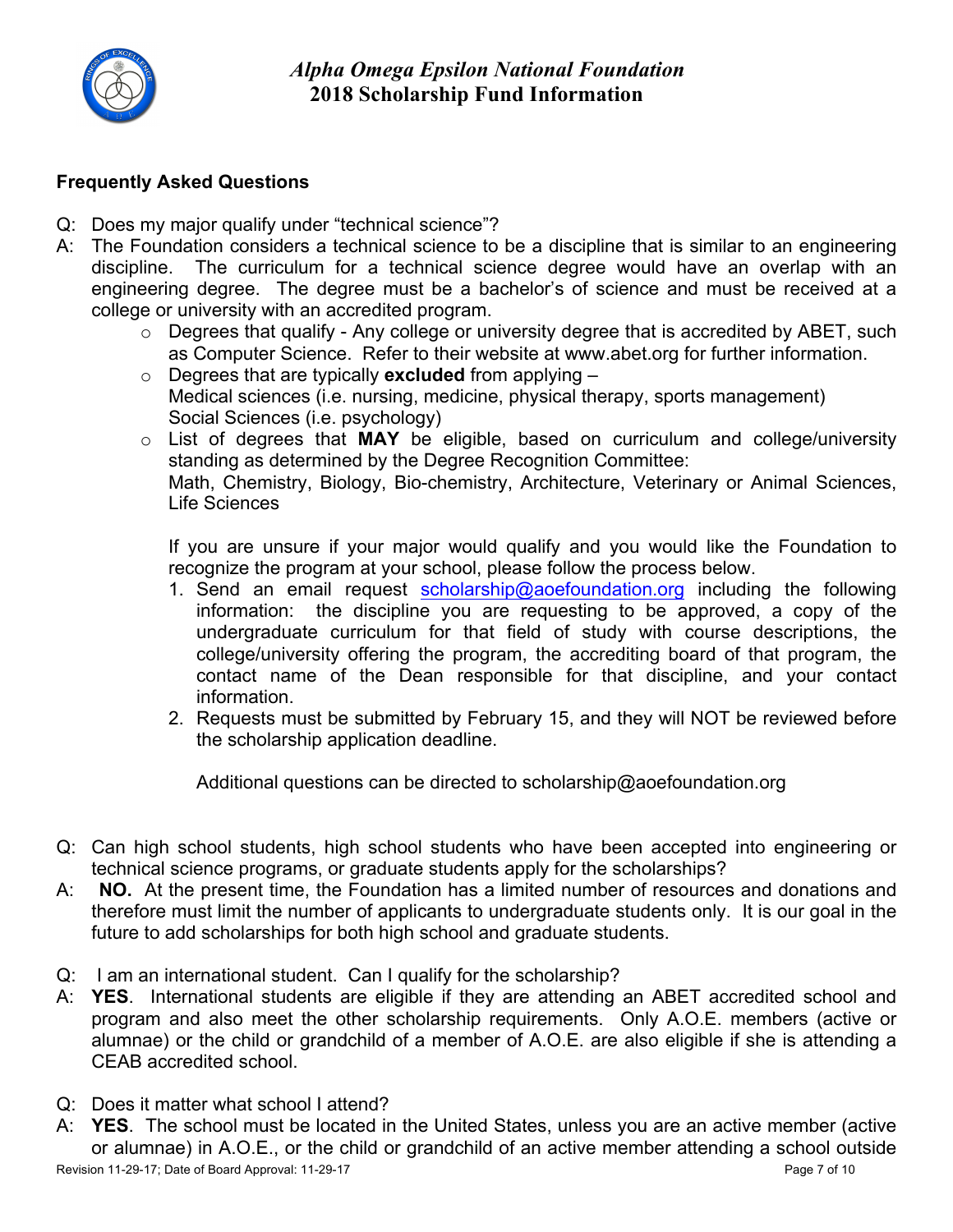

of the U.S., and the major must be accredited by ABET or by another recognized accrediting agency in order to qualify. Please refer to the ABET website at www.abet.org for further information.

- Q: I'm currently a senior in college and graduating this year can I still apply?
- A: **YES**. If you are graduating in December 2018 then you are eligible. If you are graduating in the spring or summer then you are NOT eligible. The scholarships are applied directly to the college or university for the upcoming fall school term.
- Q: The letter of recommendation must be from an "academic professional" what does that mean?
- A: A person who is affiliated with your school and who is knowledgeable of your academic, philanthropic, or professional activities may write the letter. A.O.E. alumnae advisors are not considered "academic professionals" unless she is employed at your school as a professor or instructor. If you are a freshman then it is possible for a high school teacher to write the letter, due to the limited exposure to your collegiate professors.
- Q: I am currently a candidate for A.O.E. sorority. Am I qualified for Rings of Excellence scholarships?
- A: **NO.** You must be an initiated member of A.O.E. (active or alumnae) by the application deadline in order to qualify for the Rings of Excellence scholarships.

If you have further questions refer to the Foundation website at www.aoefoundation.org or email the Foundation at scholarship@aoefoundation.org.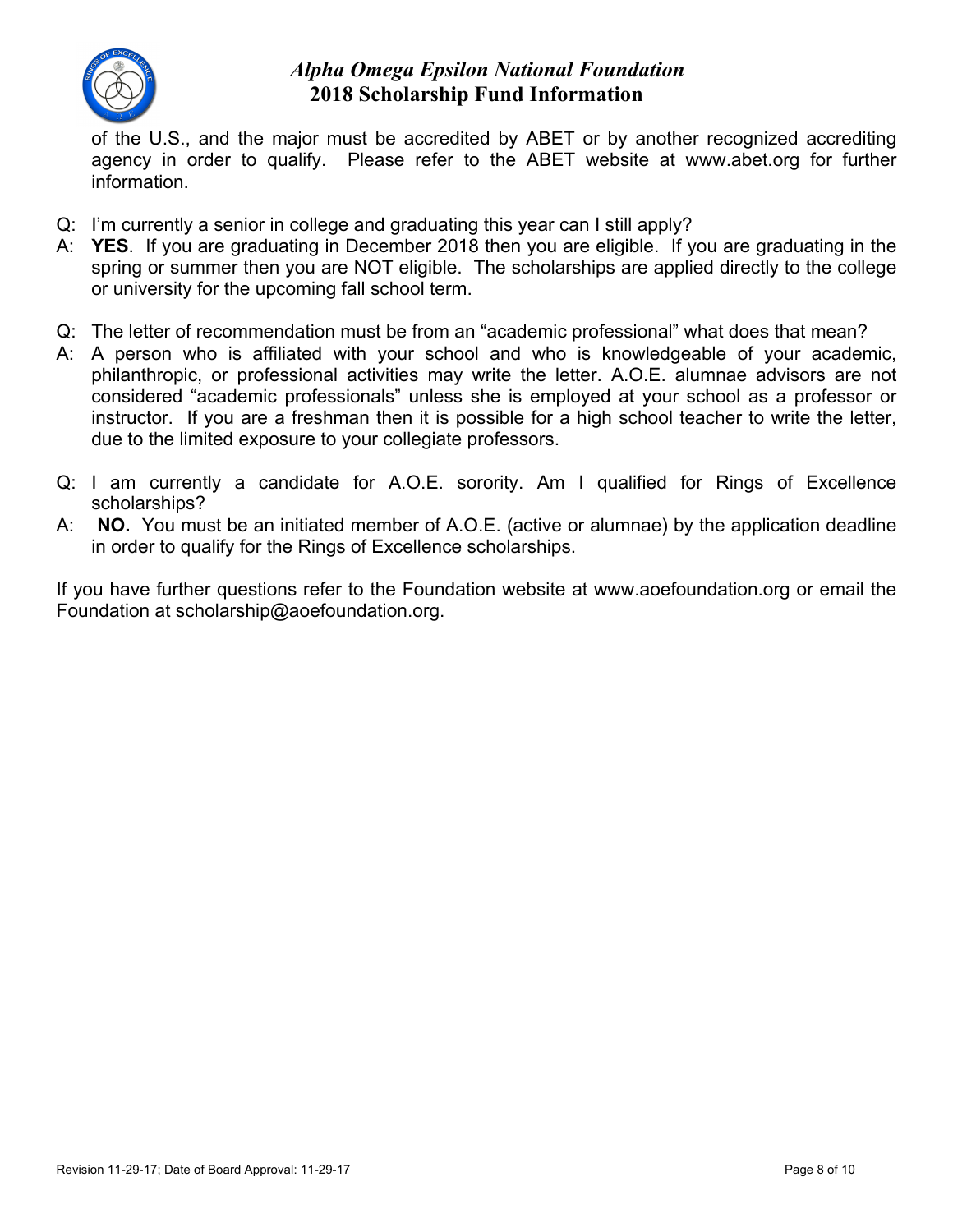

#### **SCHOLARSHIP APPLICATION – OFFICIAL APPLICATION FORM**

- **SCHOLARSHIP** Indicate the category of scholarship(s) for which you are qualified and wish to be considered
	- Rings of Excellence Founders' Scholarship

\_\_\_\_Engineering & Technical Science Achievement Maxine Shelly Turner Memorial Scholarship Lindsay M del Campo Scholarship Freedom Scholarship Herbert John Lathrop Engineering Scholarship Walters Family Honorary Scholarship Kasem Pimanmas Scholarship Make a Difference/Impact Scholarship

#### 2. **PERSONAL DATA**

**Name** 

| Permanent (Home) Address |       |     |            | <b>School Address</b> |       |     |            |
|--------------------------|-------|-----|------------|-----------------------|-------|-----|------------|
|                          |       |     |            |                       |       |     |            |
| City                     | State | Zip | Home Phone | City                  | State | Zip | Cell Phone |
|                          |       |     |            |                       |       |     |            |
| E-mail (please print)    |       |     |            |                       |       |     |            |
|                          |       |     |            |                       |       |     |            |

#### 3. **EDUCATION**

| <b>High School Information</b>                                       | <b>College/University Information</b>                       | Other College Information (if applicable)                   |  |
|----------------------------------------------------------------------|-------------------------------------------------------------|-------------------------------------------------------------|--|
| High School                                                          | College/University NEXT Academic Year                       | College/University Name                                     |  |
| Location                                                             | Location                                                    | Location                                                    |  |
| GPA (must include basis)<br>(e.g. 3.5 out of 4.0)<br>out of          | GPA (must include basis)<br>(e.g. 3.5 out of 4.0)<br>out of | Year of Graduation / Transfer (circle one)                  |  |
| Rank in Class (must include basis)<br>(e.g. 43 out of 200)<br>out of | Major Subject<br>Degree                                     | GPA (must include basis)<br>out of<br>(e.g. 3.5 out of 4.0) |  |
| Year of High School Graduation                                       | Expected Year of College Graduation                         | <b>Major Subject</b><br>Degree                              |  |
| <b>National Test Scores</b>                                          | Status NEXT Academic Year                                   |                                                             |  |
| <b>ACT</b><br><b>SAT</b>                                             | $2^{nd}$ year (sophomore)                                   |                                                             |  |
| Writing<br>Math                                                      | 3rd year (junior)<br>$4th$ year of 5 year program           |                                                             |  |
| Science<br>Math<br>Reasoning                                         | Final year of BS (senior)                                   |                                                             |  |
| Critical<br>Reading<br>Reading                                       |                                                             |                                                             |  |
| English<br>Other                                                     |                                                             |                                                             |  |

#### 4. **SUPPLEMENTAL INFORMATION**

• Will you receive funding from an employer, any branch of the Armed Services or other organization for tuition and fees?

What percentage of total tuition and fees will be paid?

- Are you an Alpha Omega Epsilon Sorority active member (active or alumna)? \_\_\_\_\_\_\_ Include chapter & roll number
- Are you the child/grandchild of an Alpha Omega Epsilon Sorority active member?

If yes, include member's maiden name, chapter, & roll number

Completion of items 1 through 4 above is mandatory. If the information requested does not apply, enter NA.

5. If you would like more information on Alpha Omega Epsilon Sorority, please check here.

#### **Certification**

I understand that the applications will be judged on the basis of character, integrity, initiative, conduct, academic achievement, extracurricular activities, community involvement and scholastic aptitude. I believe all the information provided to be true and I meet the previously described eligibility requirements. I hereby apply for an Alpha Omega Epsilon National Foundation Scholarship. I further certify that I am not receiving full funding for my education from an employer, any branch of the Armed Services, or other organization.

Signature of Applicant Date